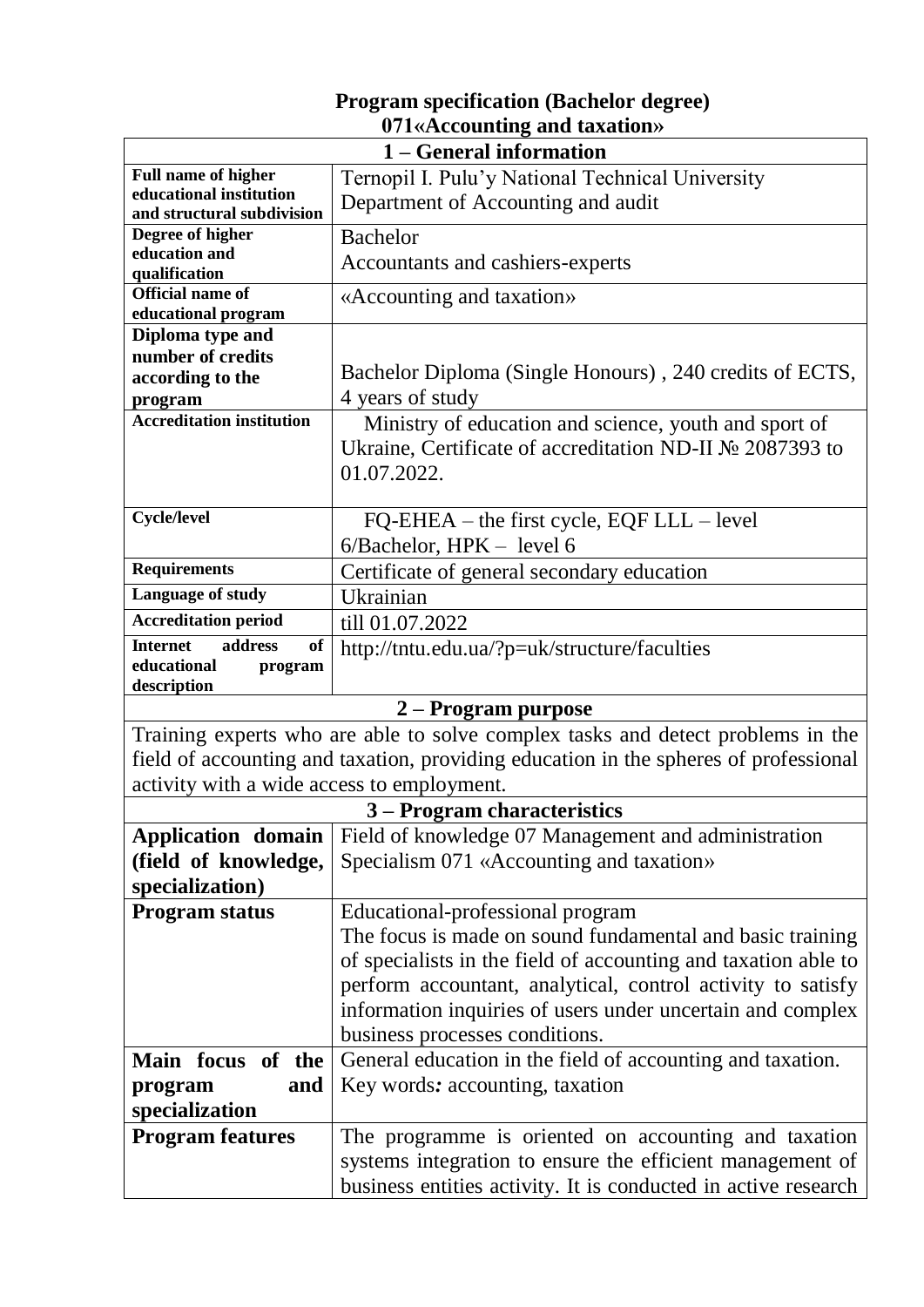|                                   | environment and it is mobile.                                                                                              |
|-----------------------------------|----------------------------------------------------------------------------------------------------------------------------|
|                                   | 4 – Employment and After-diploma study of graduates                                                                        |
| <b>Employment</b>                 | Graduates can hold the following posts: fiscal agent;                                                                      |
|                                   | auditor;<br>accountant; accountant-expert;<br>accountant-                                                                  |
|                                   | inspector; economist; economist in accounting<br>and                                                                       |
|                                   | economic analysis; economist in taxes and charges; head                                                                    |
|                                   | teller; inspector officer; cashier (at enterprise, institution,                                                            |
|                                   | organization); cashier-expert; consultant in taxes and                                                                     |
|                                   | charges; office executive (audit); office executive                                                                        |
|                                   | (accounting); record-keeper; broker; inspector.                                                                            |
| After-diploma study               | Possibility of study on the program of second cycle FQ-                                                                    |
|                                   | EHEA, of $7th$ level EQF-LLL and of $7th$ level HPK of the                                                                 |
|                                   | field of knowledge 07 «Management and administration»                                                                      |
|                                   | of specialism 071 «Accounting and taxation»<br>and                                                                         |
|                                   | correspondent specialties.                                                                                                 |
|                                   | 5 – Teaching technique and rating system                                                                                   |
| <b>Teaching and study</b>         | Student-centered, problem-oriented, self-study, e-learning                                                                 |
|                                   | in Atutor system. The process of training includes lectures,                                                               |
|                                   | laboratory work, seminars, practical classes in small                                                                      |
|                                   | groups, certain case problems solving, tutorials, self-study                                                               |
|                                   | based on textbooks and notes.                                                                                              |
| <b>Rating system</b>              | Kinds of control: current, theme, periodic, final, self-                                                                   |
|                                   | control.                                                                                                                   |
|                                   | Forms of control: oral and written questioning, tests, term                                                                |
|                                   | papers and projects, presentations, laboratory reports,                                                                    |
|                                   | presentations, reports on internship programs<br>and                                                                       |
|                                   | scientific-research papers, certification exam (exam in                                                                    |
|                                   | specialty) etc.                                                                                                            |
|                                   |                                                                                                                            |
|                                   | 6 – Programme competence                                                                                                   |
| <b>Integral competence</b>        | Ability to solve complex specific tasks and practical                                                                      |
|                                   | problems in the sphere of professional activity or in the                                                                  |
|                                   | study process that expects some economic theories and                                                                      |
|                                   | methods to be used and is characterized by complex and<br>uncertain conditions.                                            |
|                                   | GC 1. Analysis and synthesis. Analysis and synthesis                                                                       |
| <b>General competence</b><br>(GC) | abilities based on logic reasoning and proved facts.                                                                       |
|                                   | GC 2. Flexible thinking. Having flexible thinking and be                                                                   |
|                                   |                                                                                                                            |
|                                   | competent in using economic knowledge in a variety of<br>jobs and everyday life.                                           |
|                                   |                                                                                                                            |
|                                   | <b>GC3</b> . Team work. Be able to solve tasks and find problems<br>in the sphere of professional activity in a team under |
|                                   | leadership, obey requirements of discipline, planning and                                                                  |
|                                   | time management.                                                                                                           |
|                                   |                                                                                                                            |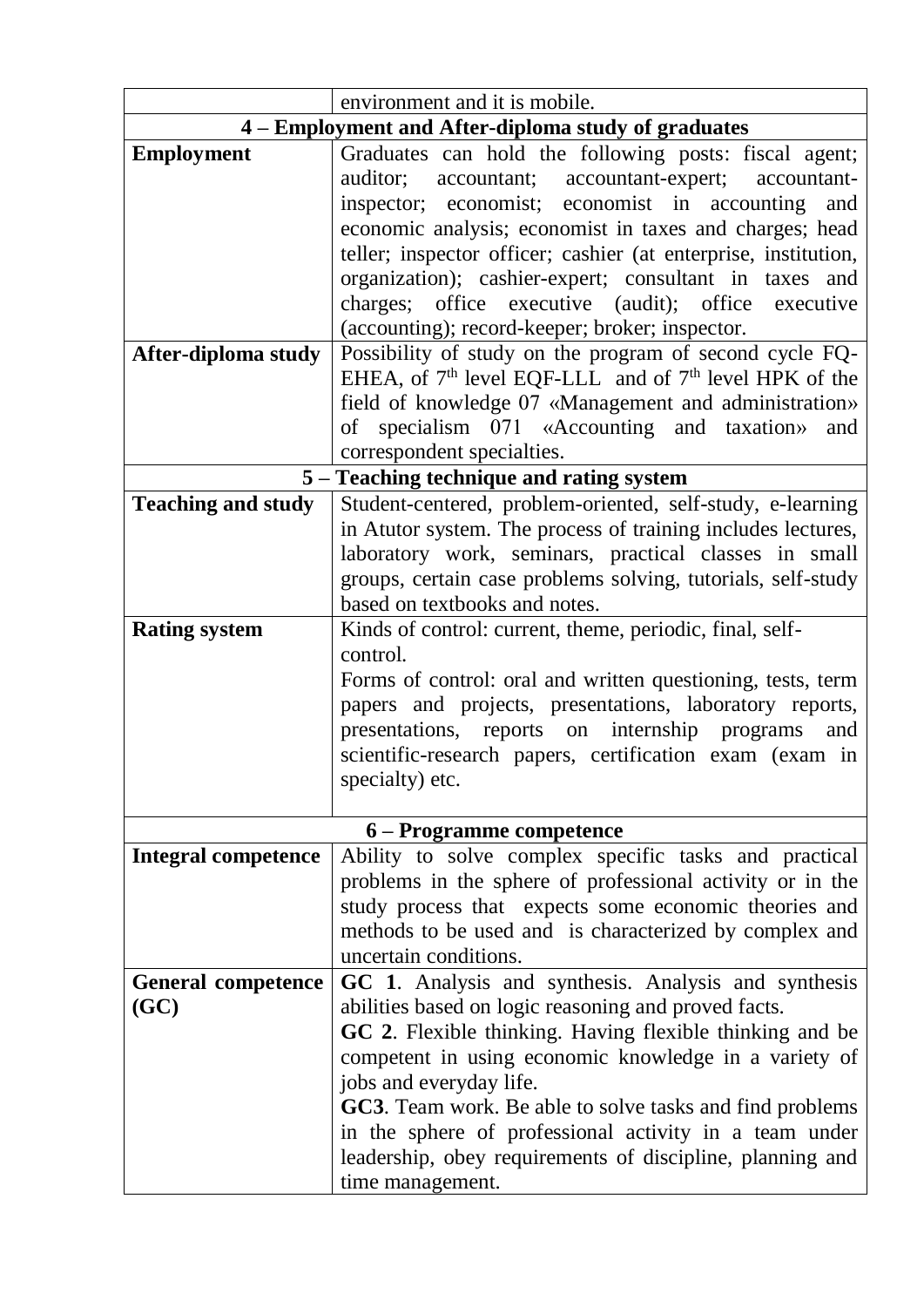| GC 4. Communicative skills. Ability of efficient (oral and         |
|--------------------------------------------------------------------|
| written) communication both in native and foreign                  |
| languages and presentation of substantiated economic               |
| information from different sources using modern                    |
|                                                                    |
|                                                                    |
| GC 5. Skills of popularization. Communicative skills with          |
| not experts of their field, be eager to take care of the           |
|                                                                    |
| GC 6. Socio-cultural skills. Be able and ready to form             |
| dignified attitude to historic heritage and national culture.      |
| GC 7. Ethic principles. Keeping to norms and principles of         |
| professional ethics, understanding the responsibility for          |
| making solutions in the sphere of professional activity and        |
|                                                                    |
| PC 1. Deep knowledge and comprehension. Be able to                 |
| analyze and structurize economic events and phenomena              |
| from the point of view of knowledge of modern                      |
| theoretical, organization-methodical basis of accounting           |
|                                                                    |
|                                                                    |
| <b>PC 2.</b> Skills in estimating. Be able to evaluate economic    |
| events and phenomena, make necessary managerial                    |
| decisions with their implementation clear substantiating.          |
| <b>PC 3.</b> Mathematical skills. Be able to understand and apply  |
| efficiently the mathematical methods used in accounting            |
|                                                                    |
| <b>PC</b> 4. Organization-managerial skills. Ability of own        |
| professional activity organization, of knowledge                   |
| application in practical situations, decision making; take         |
| into account legal principles and economic laws in                 |
| professional activity; be able to apply obtained knowledge         |
|                                                                    |
| <b>PC</b> 5. Problem solving. Be able to solve a wide range of     |
| problems and tasks by understanding their fundamental              |
|                                                                    |
| basis and applying theoretical and practical research              |
| methods in economics, analysis, accounting and taxation.           |
| <b>PC 6.</b> Computation skills. Be able to use proper software    |
| in planning, recording, control and analysis of economic           |
| events and phenomena and business entities reports                 |
|                                                                    |
| PC 7. Extensive knowledge in accounting and taxation.              |
| Be able to apply obtained knowledge in theory and practice         |
| of accounting and taxation from the moment of recognition          |
| till the moment of information release about economic              |
|                                                                    |
| <b>PC 8.</b> Be able to study. Be able to master new activities by |
|                                                                    |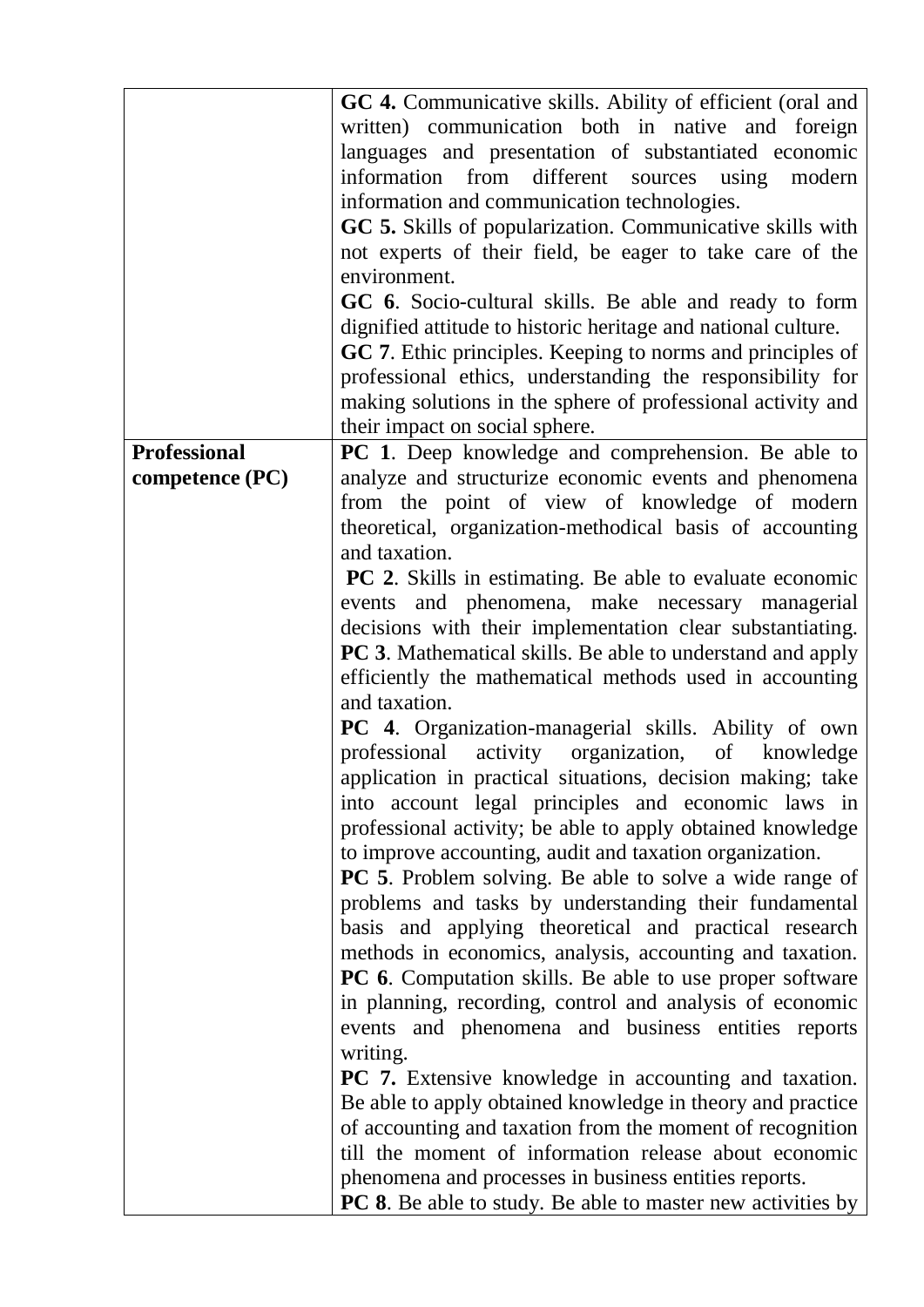|                                       | self-study, using obtained knowledge in accounting and<br>taxation.                                                                                                                                                                                                                                                                                                                                                                                                        |  |
|---------------------------------------|----------------------------------------------------------------------------------------------------------------------------------------------------------------------------------------------------------------------------------------------------------------------------------------------------------------------------------------------------------------------------------------------------------------------------------------------------------------------------|--|
| 7 – Programme learning outcomes (PLO) |                                                                                                                                                                                                                                                                                                                                                                                                                                                                            |  |
|                                       | PLO 1. Be able to show skills in accounting documents<br>processing, keeping analytical and synthetic accounting,<br>writing accounting reports of business entities using the<br>latest IT.                                                                                                                                                                                                                                                                               |  |
|                                       | PLO 2. Be able to show knowledge and comprehension of<br>business entities financial-economic activity organization<br>using accounting data. It involves ability of making<br>financial, credit, payment transactions, fiscal payments,<br>estimate profit and expenses, evaluate labor capabilities of<br>business entities.                                                                                                                                             |  |
|                                       | PLO 3. Be able to show knowledge and comprehension of<br>business entities financial-economic activity planning<br>being guided by economic analysis indices: estimate the<br>volumes of business entities per year, make operative<br>plans, use different motivation methods to encourage work,<br>pay salaries, bonuses, other rewards, draw up an estimate,<br>calculate products cost, make calculations.<br>PLO 4. Be able to show knowledge and skills in financial |  |
|                                       | indices planning of business entities economic activity<br>using calculation data of plan production part: make a plan<br>of sales, payments and profits, summary of balance sheet,<br>budget payments calculation.<br>PLO 5. Be able to show knowledge and comprehension                                                                                                                                                                                                  |  |
|                                       | based on National standards of accounting and Office<br>Setup Policy Regulations in making scheduled plans of<br>receivables, accounting documents processing, sending<br>documents to the archives.<br>PLO 6. Be able to show knowledge and skills in                                                                                                                                                                                                                     |  |
|                                       | developing some measures on the latest accounting forms<br>and methods implementation, improvement of business<br>entities economic activity guided by regulatory-legal acts<br>in accounting and taxation.                                                                                                                                                                                                                                                                |  |
|                                       | PLO 7. Be able to show knowledge and skills in control of<br>regulatory acts keeping on accounting and taxation<br>methodology, preservation and efficient use of business<br>entities resources.                                                                                                                                                                                                                                                                          |  |
|                                       | PLO 8. Ability of applying knowledge and comprehension<br>of keeping to the rules of accounting documents storage,<br>organization of work of materially accountable persons and<br>business entities archives.                                                                                                                                                                                                                                                            |  |
|                                       | PLO 9. Be able to apply knowledge and comprehension of                                                                                                                                                                                                                                                                                                                                                                                                                     |  |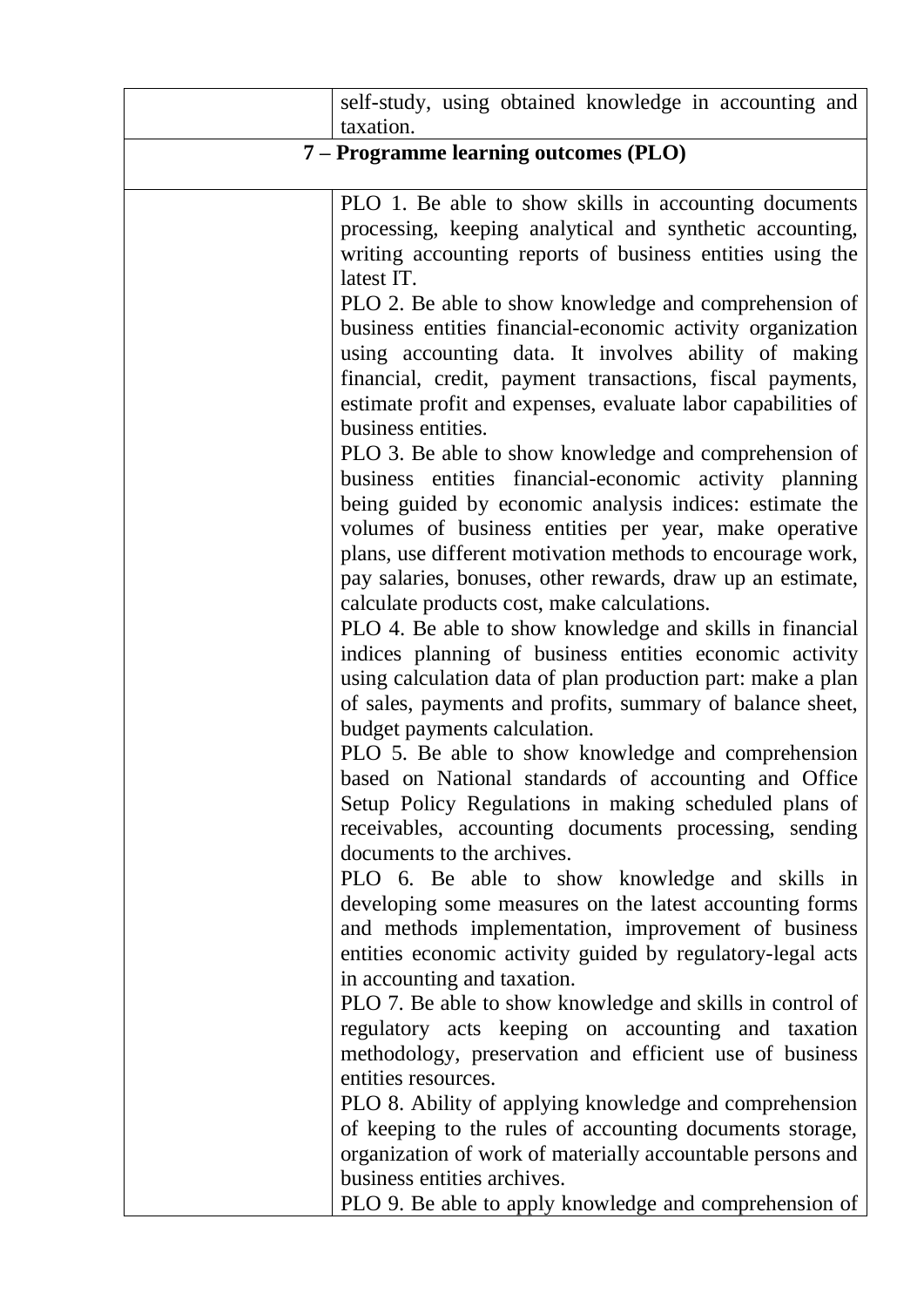|                        | business entities financial-economic activity analysis using<br>the data of financial, fiscal, statistic records, computer |
|------------------------|----------------------------------------------------------------------------------------------------------------------------|
|                        | equipment and statistical methods of information                                                                           |
|                        | processing. It involves the ability of making analysis of<br>current assets state, provision and use efficiency, non-      |
|                        | current assets, labour resources, own capital and duties,                                                                  |
|                        | sales volume analysis, products cost, financial results,                                                                   |
|                        | efficiency indices, financial stability and business activity                                                              |
|                        | level.                                                                                                                     |
|                        | PLO 10. Basic knowledge and comprehension of special                                                                       |
|                        | optional chapters: accounting in economic fields,                                                                          |
|                        | accounting in foreign countries, accounting in external                                                                    |
|                        | economic activity, international standards of accounting<br>and recording, accounting in banks, accounting in state-       |
|                        | funded institutions aimed at future specialization and                                                                     |
|                        | interdisciplinary approaches mastering.                                                                                    |
|                        | PLO 11. Ability of performing computation dealing with                                                                     |
|                        | accounting and taxation problems using appropriate                                                                         |
|                        | software, certain knowledge how to analyze and show the                                                                    |
|                        | results of business entities financial-economic activity.<br>PLO 12. Mastering good working skills in independent          |
|                        | study (term paper) or in team work (practical classes,                                                                     |
|                        | including leadership skills), be able to obtain results under                                                              |
|                        | time pressure conditions focusing on professional integrity                                                                |
|                        | and plagiarism impossibility.                                                                                              |
|                        | PLO 13. Ability of being skillful in foreign language                                                                      |
|                        | speaking, including special terminology to perform                                                                         |
|                        | literature search.<br>8 – Resources for the Program implementation                                                         |
| <b>Teaching staff</b>  | Scientific-and-pedagogical employees,<br>involved<br>into                                                                  |
|                        | educational part of the program implementation, have                                                                       |
|                        | necessary qualification for the specialism and<br>the                                                                      |
|                        | discipline they teach, having scientific degrees<br>and                                                                    |
|                        | academic status, and acknowledged level of scientific and                                                                  |
|                        | professional activity. According to the Law of Ukraine<br>"About<br>higher education" scientific-and-pedagogical           |
|                        | employees have an internship training not less than once in                                                                |
|                        | 5 years and take part in professional trainings to rise their                                                              |
|                        | professional level. Foreign lectors are invited as well to                                                                 |
|                        | the process of study.                                                                                                      |
| <b>Material</b><br>and | Educational process takes place in lecture<br>rooms,                                                                       |
| technical support      | classrooms for practical classes and seminars,<br>and<br>laboratories equipped with projection-media facilities,           |
|                        | computers with Internet access. The following objects of                                                                   |
|                        | social infrastructure are functioning: canteen, buffets, three                                                             |